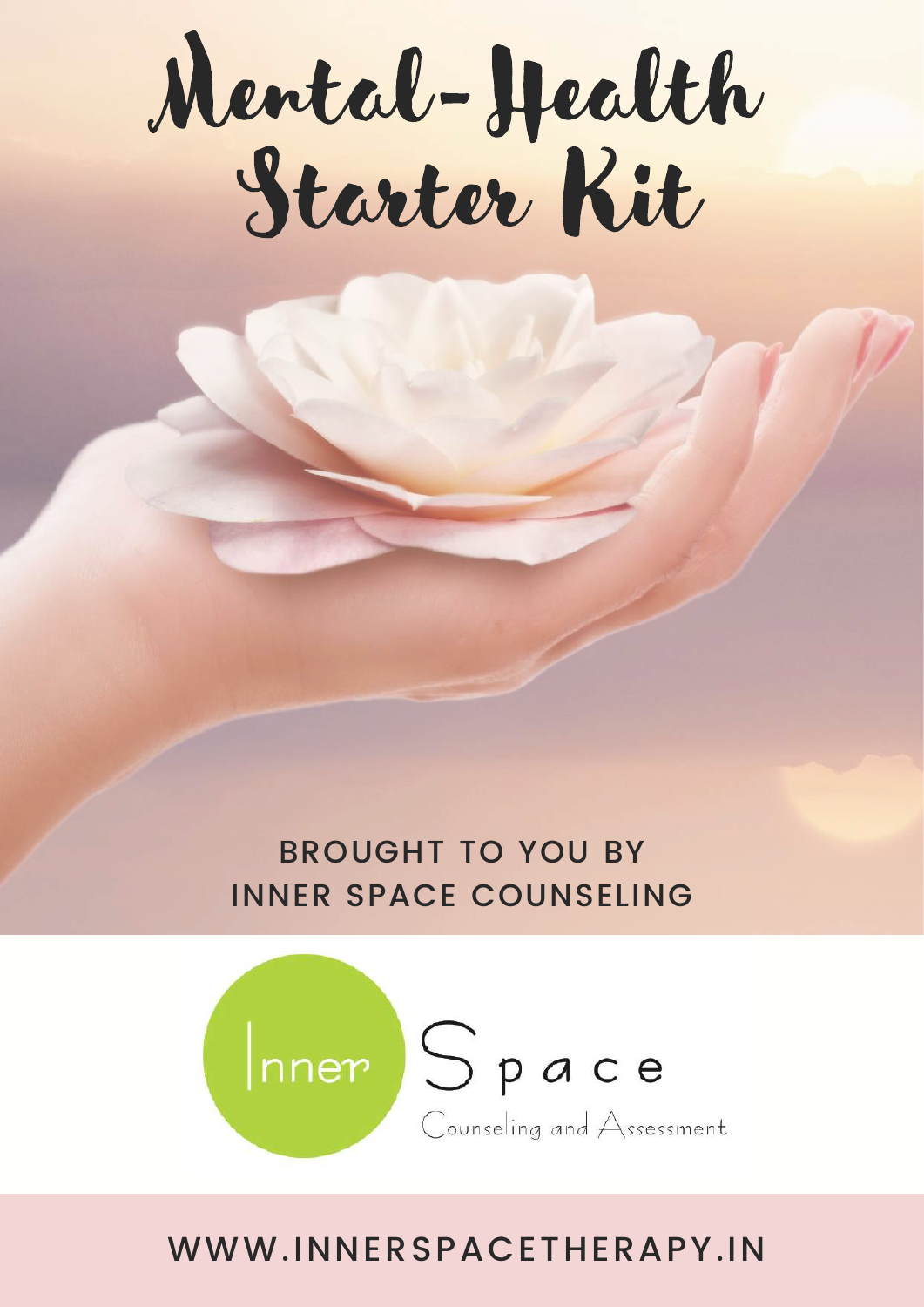

**THE THEME FOR WORLD MENTAL HEALTH DAY THIS YEAR IS GREATER INVESTMENT AND GREATER ACCESS TO MENTAL HEALTH FOR EVERYONE AND EVERYWHERE.**



Now more than ever we are realising the importance of investing in our mental health to cope with and emerge resilient from the numerous challenges this pandemic has posed us with.

We agree that advocating for larger policy level changes to ensure better mental health is important. At the same time, is there something you can you do now to invest in your mental health ? And is there something that you can readily access to make such an investment ? Yes, there is !

We have curated a starter kit for you consisting of resources that pave the way to a healthier, happier and more fulfilling life. And in line with the theme for this year, this kit is

- **ACCESSIBLE** as it draws from resources you already have
- **FREE** as it is completely free
- **GREAT FOR YOU** as it fosters holistic wellness

What better time to focus on your mental health that on World Mental Health Day, so BEGIN NOW !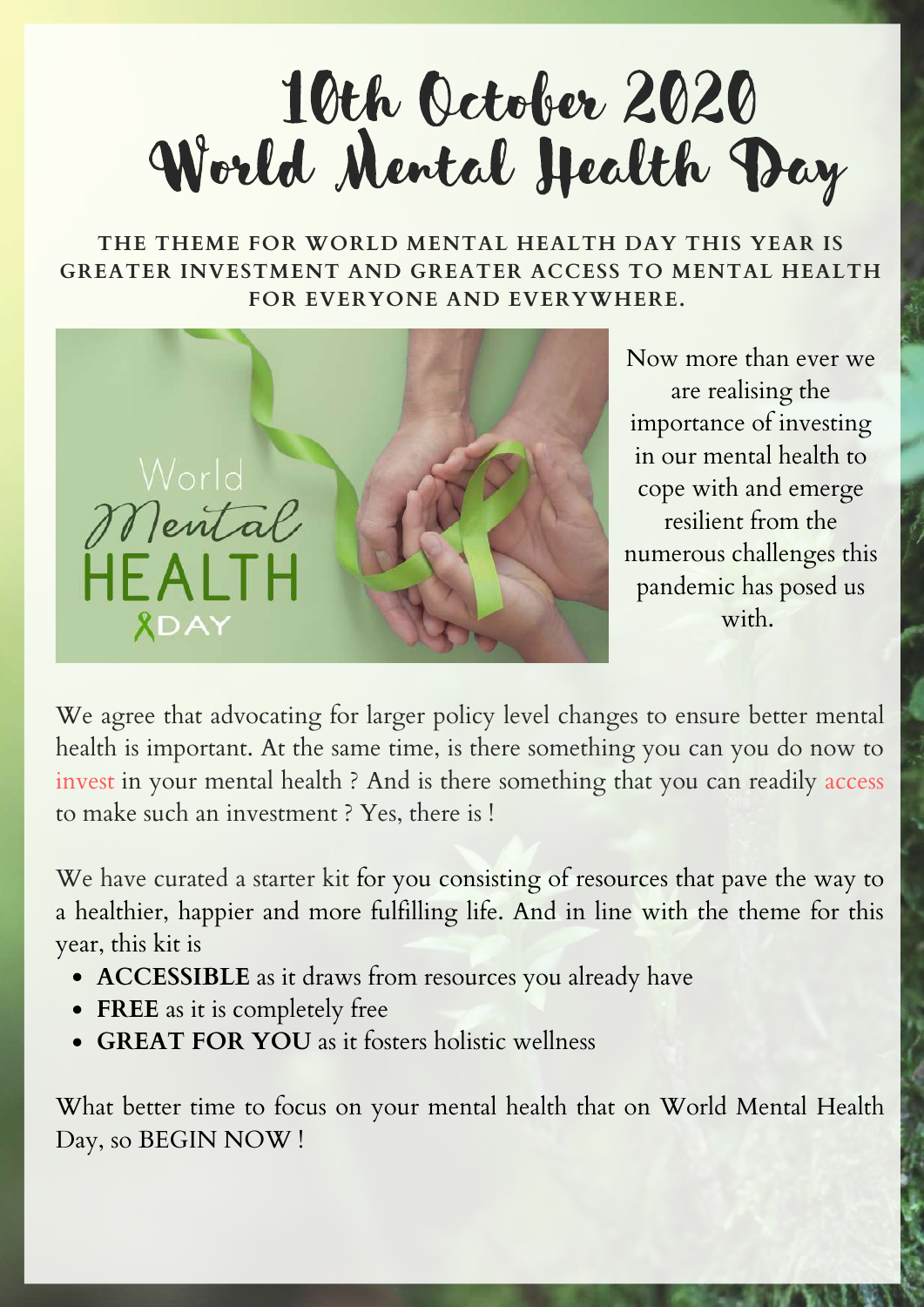What exactly will you be doing ?

#### **YOU HAVE ALL THE RESOURCES YOU NEED FOR WELLNESS AND MENTAL HEALTH WITHIN YOU. WE ARE GOING TO SIMPLY HELP YOU ACCESS THEM. WE HAVE CREATED A THREE WEEK OUTLINE FOR MINDFULNESS PRACTICES THAT WILL HELP YOU ACCESS THESE RESOURCES.**

The core practice of *mindfulness* means living life with the awareness of our inner experience. Unless we learn to stay present to what is going on within us, we will be led and often misled by the habits of our mind. Habits of self-blame,other-blame,

judgments and chronic worry can over occupy our mind and make us uneasy and in the worst-case scenario unwell.



To be mentally healthy, we need to first identify these habits and then practice letting them go in favour of what is really happening in the present.

Mindfulness is being aware of our present from moment to moment, with an attitude of openness, non-judgment and acceptance. By bringing your awareness to what you are directly experiencing via your senses or to your state of mind via your thoughts and emotions, you are enhancing your ability to be mindful !!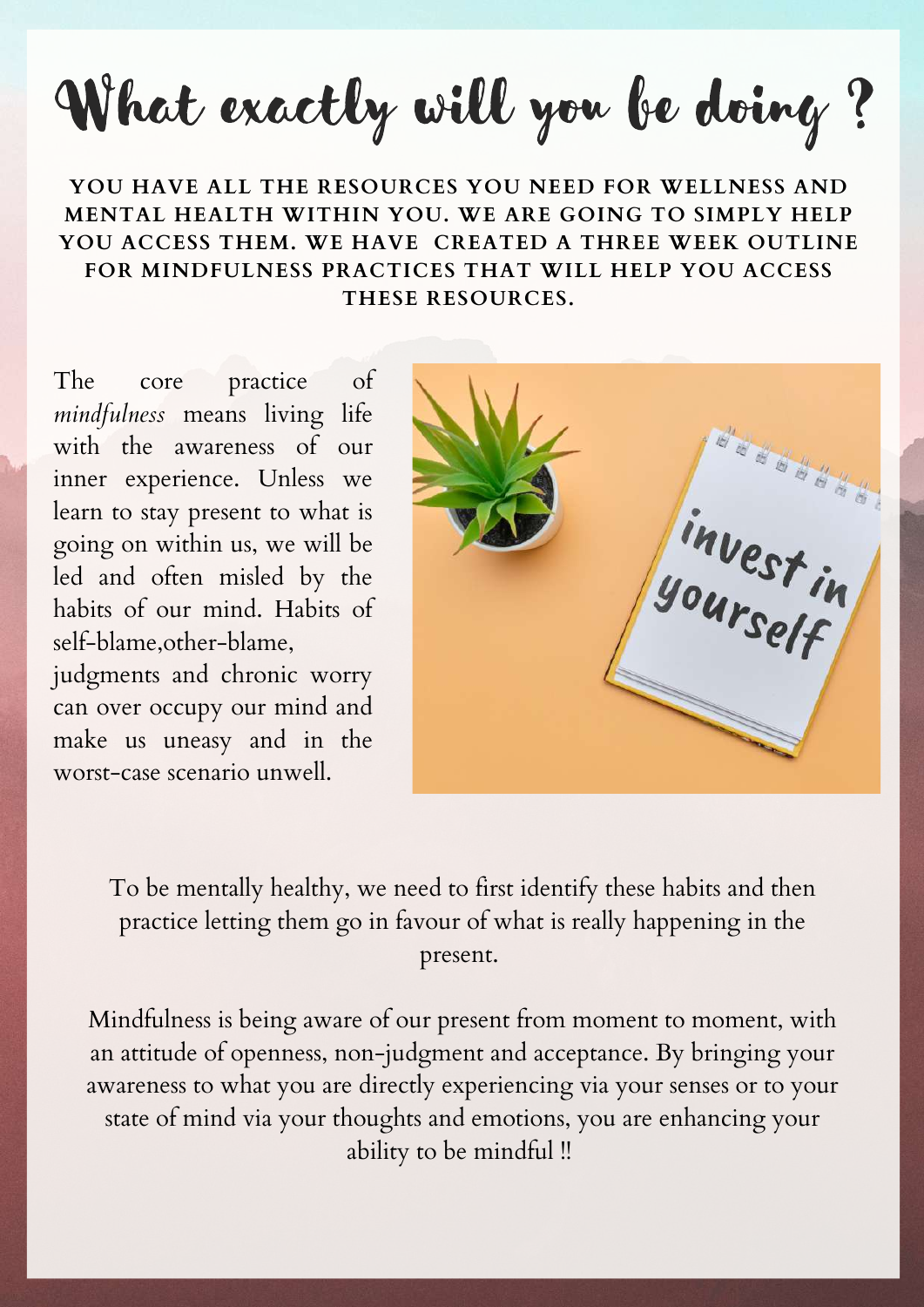Different Aspects of Mindfulness

#### **BEFORE DELVING INTO THE PRACTICE, LET'S SEE HOW DIFFERENT ASPECTS OF MINDFULNESS CAN HELP YOU FOSTER MENTAL WELLNESS !!**



#### *Paying Attention*

A large part of why we often find ourselves getting worked up and agitated is because we start attending to all of our minds stories which leads to a never-ending cycle of analysis and distress. While it is the nature of the mind to create stories, you can exercise control and agency by deciding whether and what aspects of your experience and thoughts require your attention.



#### *Purpose*

This entails making a conscious choice to attend to what is important and healthy for you at any given moment, rather than getting swayed by every shift of our monkey mind.

*Present Moment*

How often do we find ourselves dwelling into the past or the future ? Guesses would be very often and with that comes a lot of overwhelming emotions of regret, anxiety, fear, nervousness and more !! The practice of mindfulness is one way to bring ourselves to the only reality that exists, the PRESENT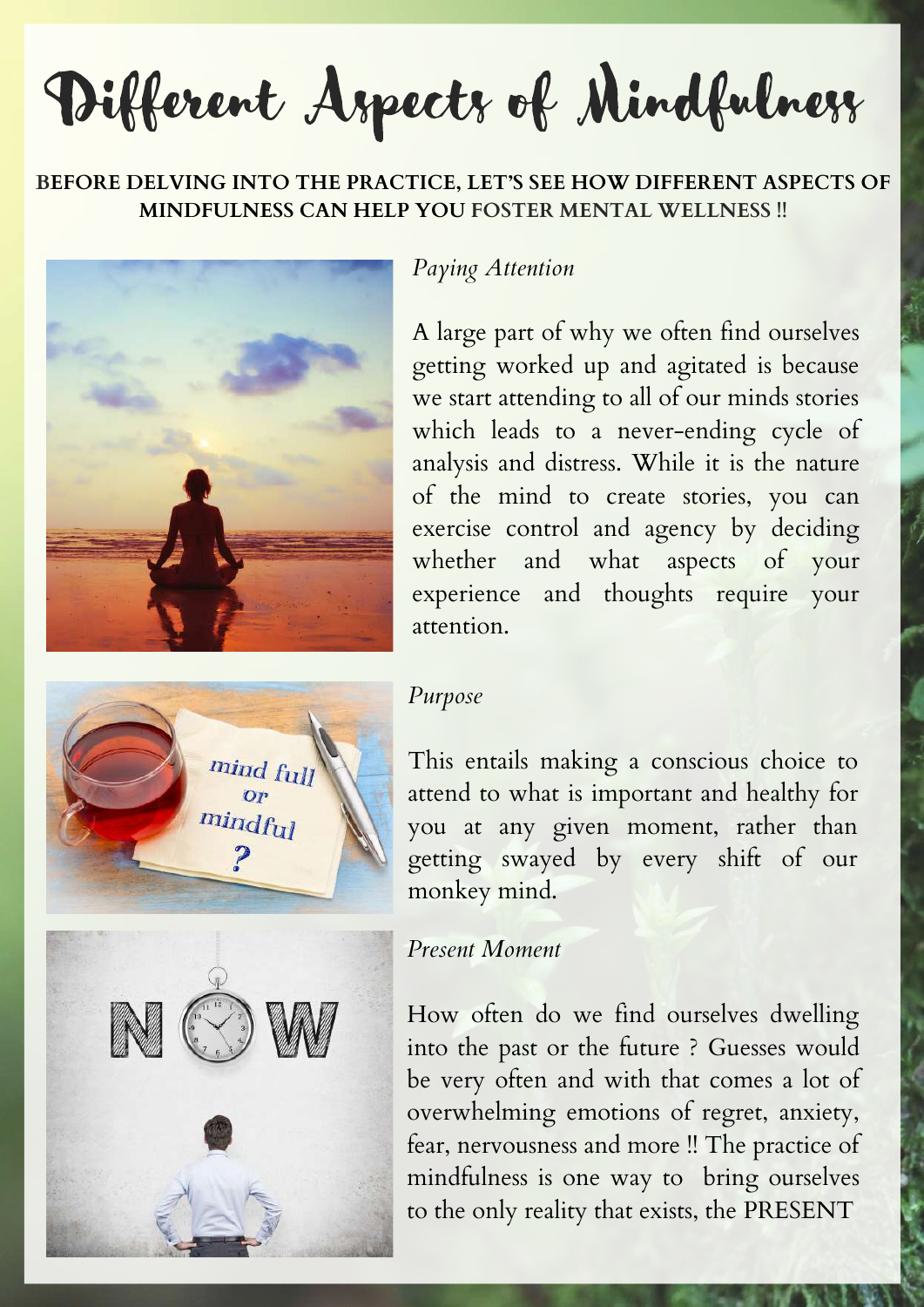

#### *Non-Judgment*

"*People are not disturbed by things, but by the view they take of them"*

An age old saying by Stoic Philosopher Epictetus that we often pass off as a cliché'. However, reality is that our judgments of good or bad, right or wrong, fair or unfair underlie most of our worries. Engaging in the practice of mindfulness is a great way to foster non-judgmental acceptance for your experiences. The hope being that rather than reacting with a harsh or critical message you will be able to respond with kindness and compassion.



#### *Compassion*

It is not uncommon for you to feel insecure, jealous and even sad in a world that encourages comparison and competition. Take a moment to imagine how beautiful and relieving it would be to be gentle and compassionate with ourselves and others around us. The practice of mindfulness can aid in generating a new-found openness for self and others, thereby fostering inner peace and wellness.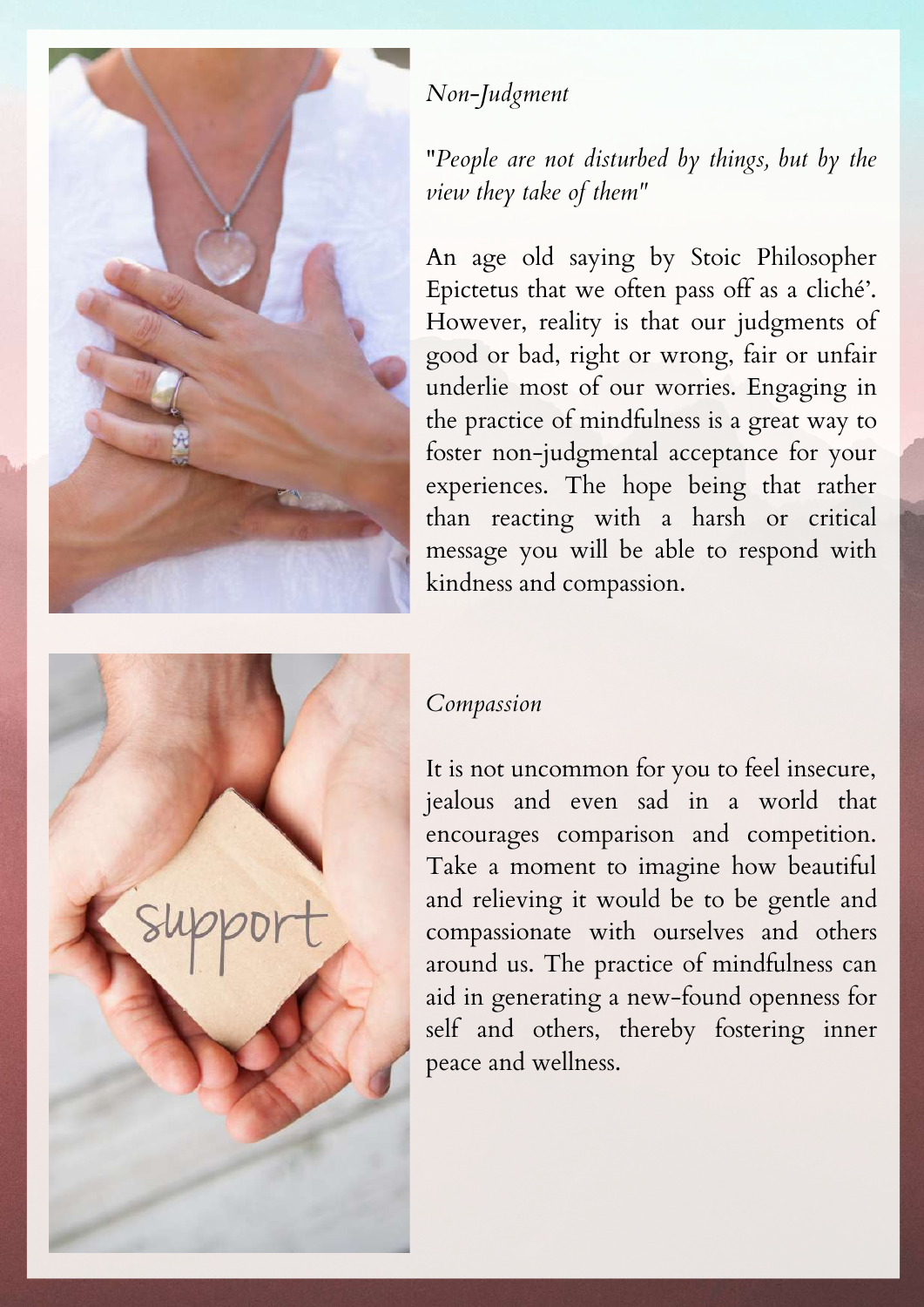What does science have to say?

**THE FACT THAT NUMEROUS SCIENTIFIC STUDIES SHOW A CLEAR LINK BETWEEN HAPPINESS, WELLNESS, PHYSICAL AND MENTAL FITNESS TO THE PRACTICE OF MINDFULNESS MAY MAKE THIS PRACTICE MORE APPEALING TO YOU ! SOME OF THE MANY BENEFITS ARE**

#### **1. It's good for your physical health**

The practice of being mindful has been found to not only diminish many chronic health conditions, but also increase your ability to cope and tolerate pain. Additionally, mindful eating has been shown to aid in managing obesity and inculcating healthier lifestyle changes. Better sleep, more energy and improved vitality are some of the many advantages of leading a mindful life.



#### **2. It's good for your emotional wellness**

The main tenets of mindfulness are in itself geared towards fostering greater happiness and fulfilment in life. By reducing emotional reactivity and rumination, while improving focus and attention you are likely to experience a positive shift in the quality of your life.

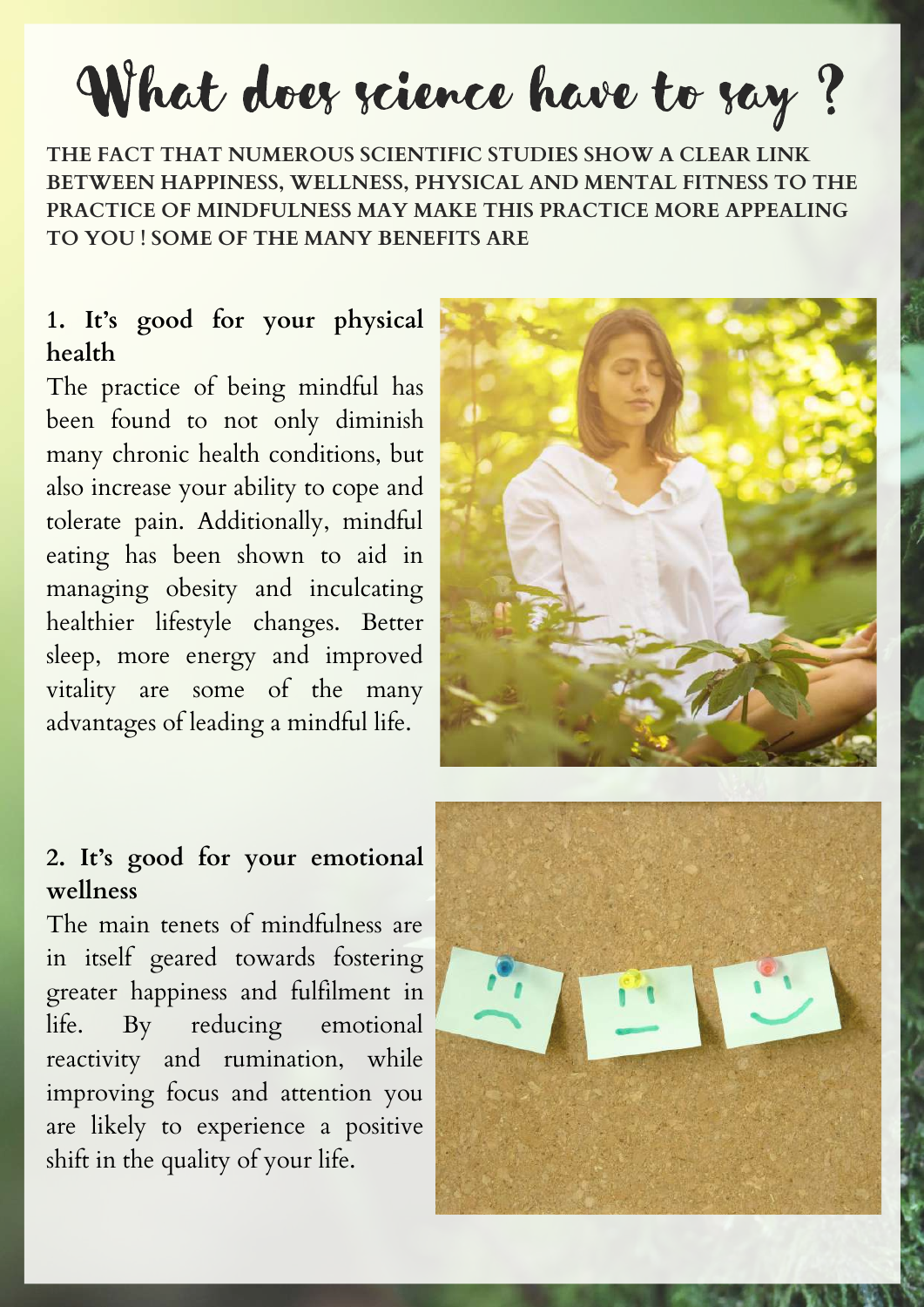



**3. It fosters healthier relations** Mindfulness aids in creating greater understanding in relations. It enhances your ability to understand and communicate emotions with kindness rather than reactivity. It helps cope with conflicts, build emotional intimacy and cultivate happier relations. A few of the many things that we are all searching for as social beings !

#### **4. It is empowering**

Making a conscious choice regarding your well-being and health in itself is extremely empowering. You can choose to be mindful, you can choose to not get lost into the many narratives of your mind and you can choose to be gentle and kind to yourself in the face of challenges.

#### **5. You can start now**

Tools for practicing mindfulness are readily available to all. The simplest being anchoring onto our breath. Yes, the BREATH, something that is omnipresent and free of cost can be a great place to start being mindful. Just noticing your breath now as you read this, counts as step towards being mindful!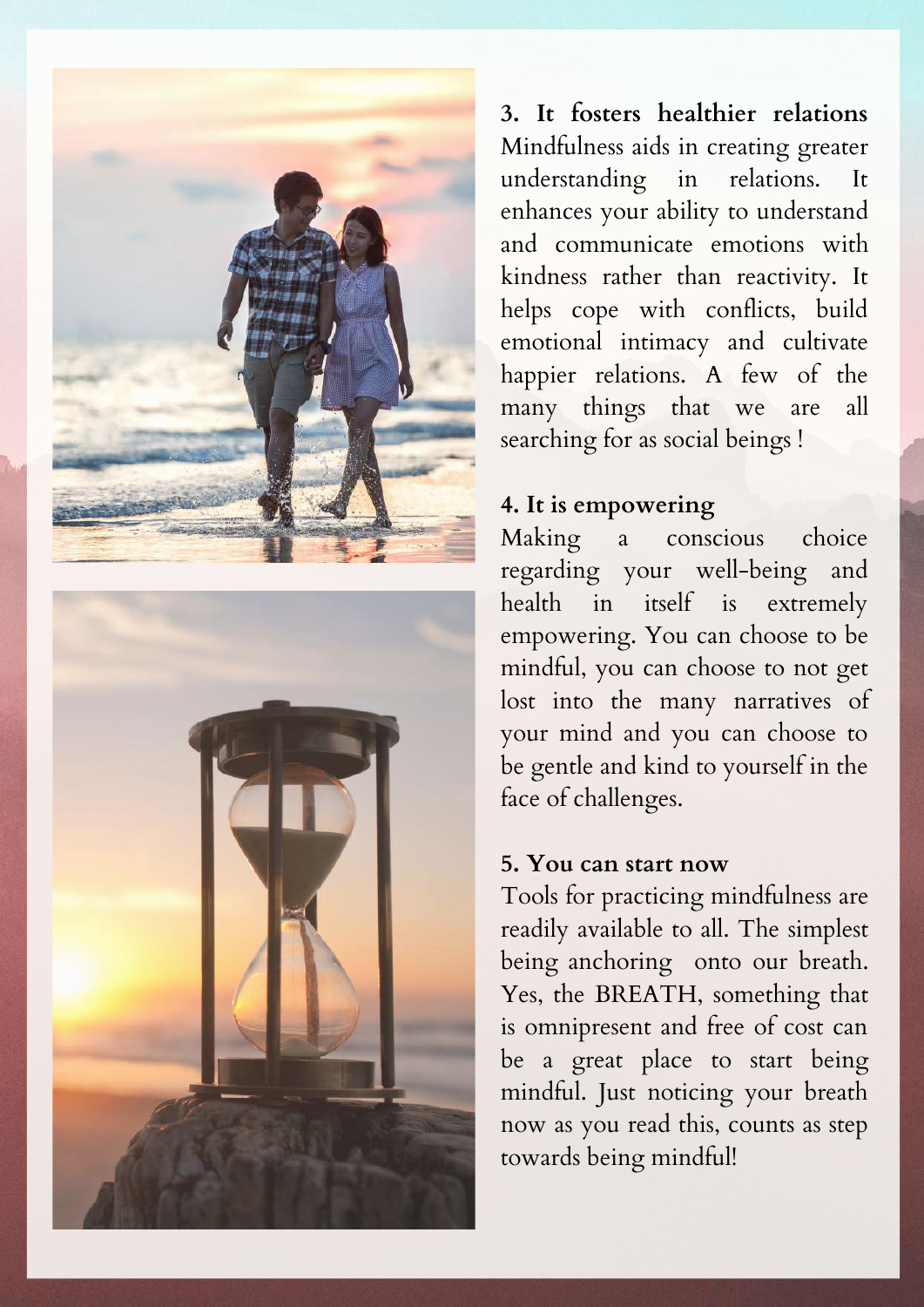# 5 Reasons to Befriend Your BREATH

**THE BREATH IS ALWAYS THERE, SERVING AS AN ANCHOR IN THE PRESENT MOMENT. IT IS A GREAT TOOL TO ENGAGE IN THE PRACTICE OF MINDFULNESS AND MEDITATION. WHILE THOUGHTS, EMOTIONS, SOUNDS AND SENSATIONS CAN COME AND GO, THE BREATH IS ALWAYS IN THE NOW**

![](_page_7_Picture_2.jpeg)

#### **1. The Breath Remains**

Take a moment to notice your breathing ! There is a gentle pace to it, it flows in and out. The breath in itself is not focused on reaching a specific count or becoming efficient. It is what it is! That's what makes it a great tool to learn from. Some of the many lessons that we can learn from our breath are the natural pace, rhythm and the un-fussiness in each breath.

#### **2. The Breath Teaches us Resilience**

The natural tendency of the mind is to wander, ruminate, fix or avoid. Our fast-paced lives have made it difficult for us to be still and that's exactly what the breath teaches us. Imagine getting perturbed and distressed by every googly and bouncer life throws at us. By practicing to bring your attention to our breath, you can learn to be resilient and present in the face of difficulties and temptations.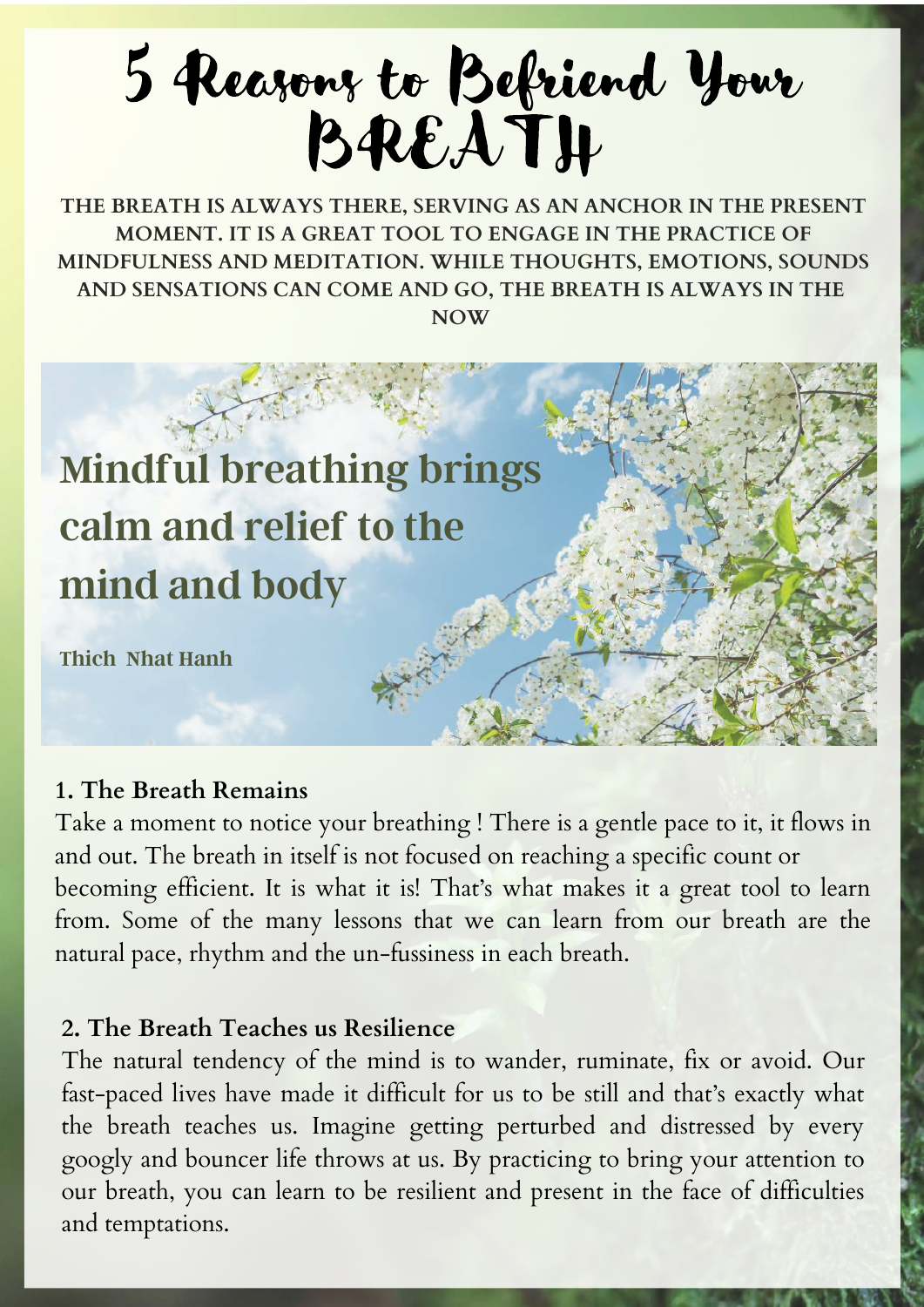#### **3. The Breath Connects us to our Body:**

Most of us experience with our heads and while that is ok, anchoring to the breath can allow us to experience with our senses too. The breath can forge a deep connection between the mind and the body, allowing you to engage in present moment sensing. Of all the joys, the greatest is to be fully alive !

#### **4. The Breath Fosters Curiosity and [Openness:](https://www.youtube.com/watch?v=x3IzH0AU0SA)**

Delve a little deeper and you will notice the subtle differences in each breaththe duration, intensity and sensations. Although fairly simple, isn't breathing a rather mysterious process ? To be mindful of how each breath travels in and out can train us to be more curious. And this in turn may lead us to view often mundane events in our daily life with greater curiosity.

#### **5. The Breath Allows us to Rest and Revive:**

Have you noticed that when you are anxious or on the move, your breath is shallow and quick, and the heart seems to be beating faster? As the breath slows does, you find yourself feeling calmer and the body returns to it's balance. Taking out a few minutes of our rather frantic lives can allow us to recover and rejuvenate ourselves. Think of it as a free spa day !!

![](_page_8_Picture_6.jpeg)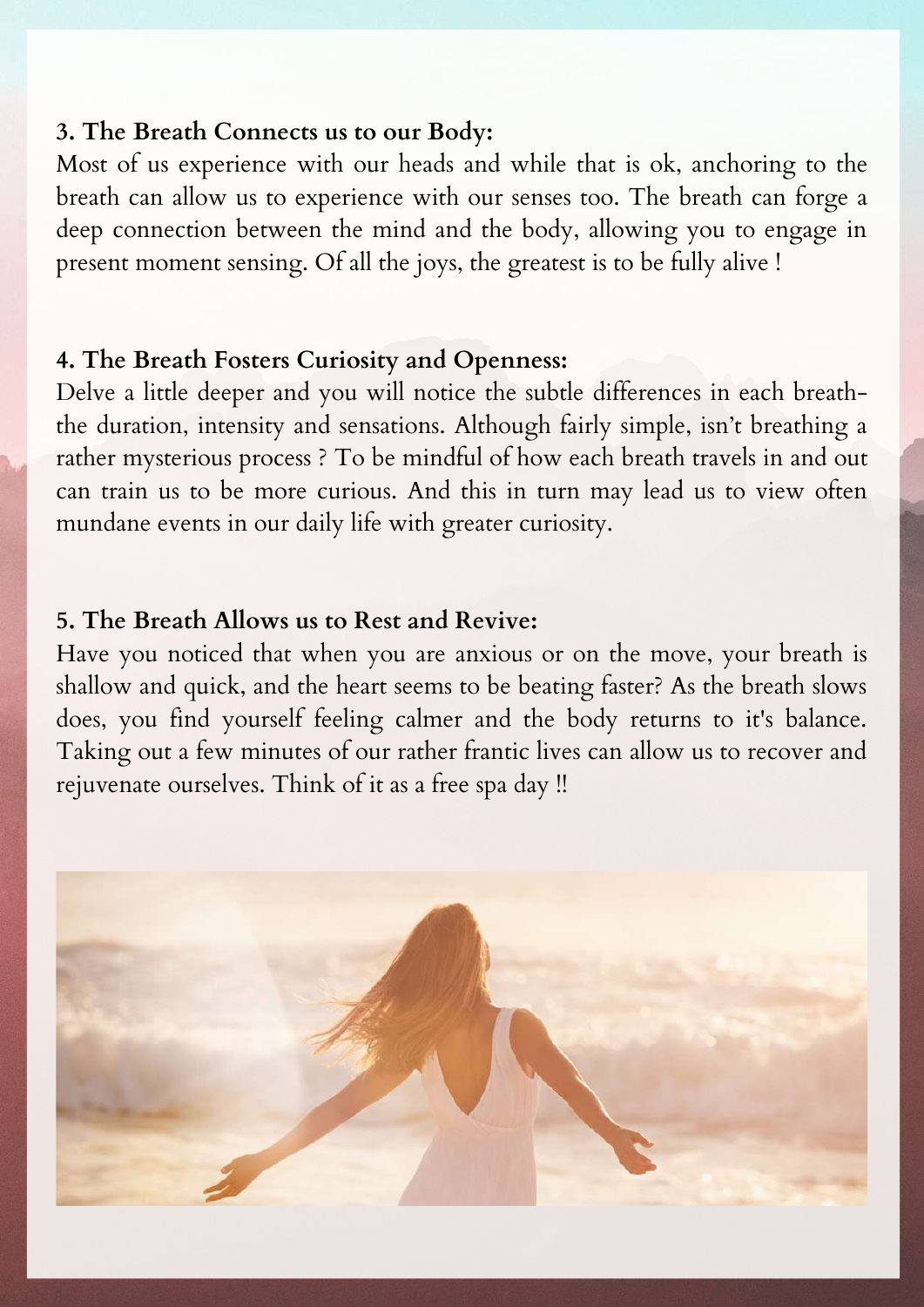Begin Your Journey towards Wellness and Awareness: Start Your Practice Today

**A GREAT WAY TO PRACTICE MINDFULNESS IS THROUGH SILENT AWARENESS OR MEDITATION- AN EXPERIENTIAL PRACTICE THAT FOCUSES ON DEEPLY CONNECTING WITH YOUR MIND. GIVEN BELOW IS A FREE 3 WEEK COURSE THAT CONSISTS OF 3 MEDITATION PRACTICES THAT CAN BE HELPFUL TO BEGIN WITH AS YOU EMBARK ON THIS JOURNEY TOWARDS WELLNESS !**

#### **HOW TO DO THE [COURSE](https://www.youtube.com/watch?v=x3IzH0AU0SA) [?](https://www.youtube.com/watch?v=x3IzH0AU0SA)**

You can practice each of the meditations for a span of 1 week before moving to the next, [alternatively,](https://www.youtube.com/watch?v=x3IzH0AU0SA) you could practice a different meditation every day for the

next 3 weeks[.](https://www.youtube.com/watch?v=x3IzH0AU0SA)

![](_page_9_Picture_5.jpeg)

#### **1.BREATHING [MEDITATION](https://www.youtube.com/watch?v=x3IzH0AU0SA)**

One of the simplest forms of meditation, this practice aims at fostering awareness of the breath. Having understood why become aware of the breath, start your practice by finding a calm room. Sit in a [comfortable](https://www.youtube.com/watch?v=x3IzH0AU0SA) and relaxing position, while being mindful of the posture. Gently bring awareness to the breath over and over again in the next few minutes, training the mind to be in the here and now !!

**Use this link for a 10 min guided breathing [meditation](https://www.youtube.com/watch?v=x3IzH0AU0SA) practice:** <https://www.youtube.com/watch?v=PriMk7m99ds> (English Audio) [https://www.youtube.com/watch?v=z5sBl7pRVec&list=PLnm\\_TbTXJzfNXceSL](https://www.youtube.com/watch?v=z5sBl7pRVec&list=PLnm_TbTXJzfNXceSL-hozpL4bigoIdnR4&index=2)hozpL4bigoIdnR4&index=2 (Hindi Audio)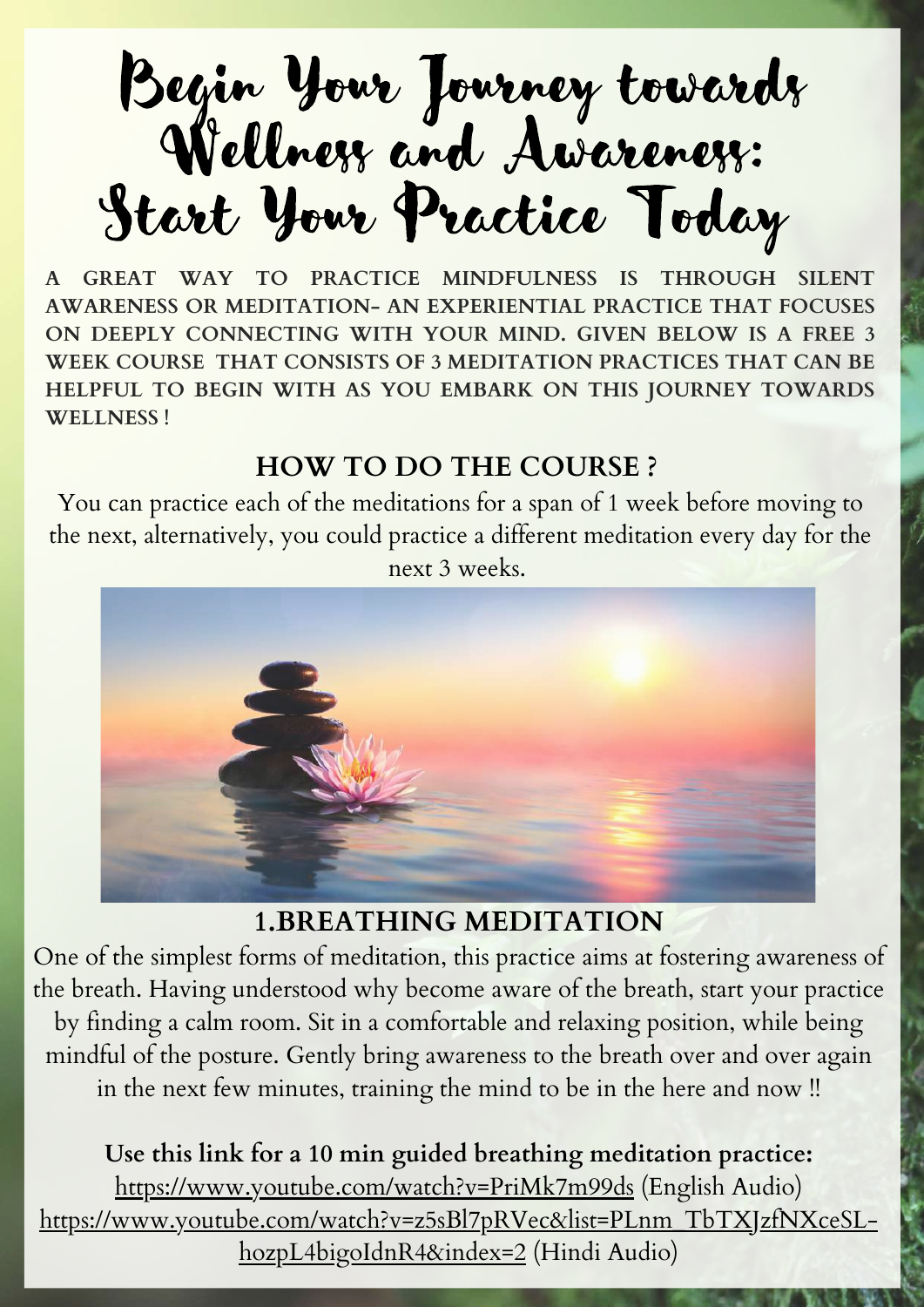#### **2. [M](https://www.youtube.com/watch?v=PriMk7m99ds)OUNTAIN MEDITATION**

We often find ourselves getting fearful, nervous and sometimes even paralysed in the face of difficult life circumstances and [overwhelming](https://www.youtube.com/watch?v=PriMk7m99ds) emotions. As the name suggests, the practice of mountain meditation is designed to cultivate stillness and resilience in order to face such adversities. It aims to foster your inner strength and stability in the face of both internal and external challenges. Sit, envision and embody the resilience of a mountain as you engage in this meditation practice!

**Use this link for a guided mountain [meditation](https://www.youtube.com/watch?v=PriMk7m99ds) practice**: [https://www.youtube.com/watch?v=C\\_lmHtMtpIg](https://www.youtube.com/watch?v=C_lmHtMtpIg) (English Audio) <https://www.youtube.com/watch?v=x3IzH0AU0SA> (Hindi Audio)

![](_page_10_Picture_3.jpeg)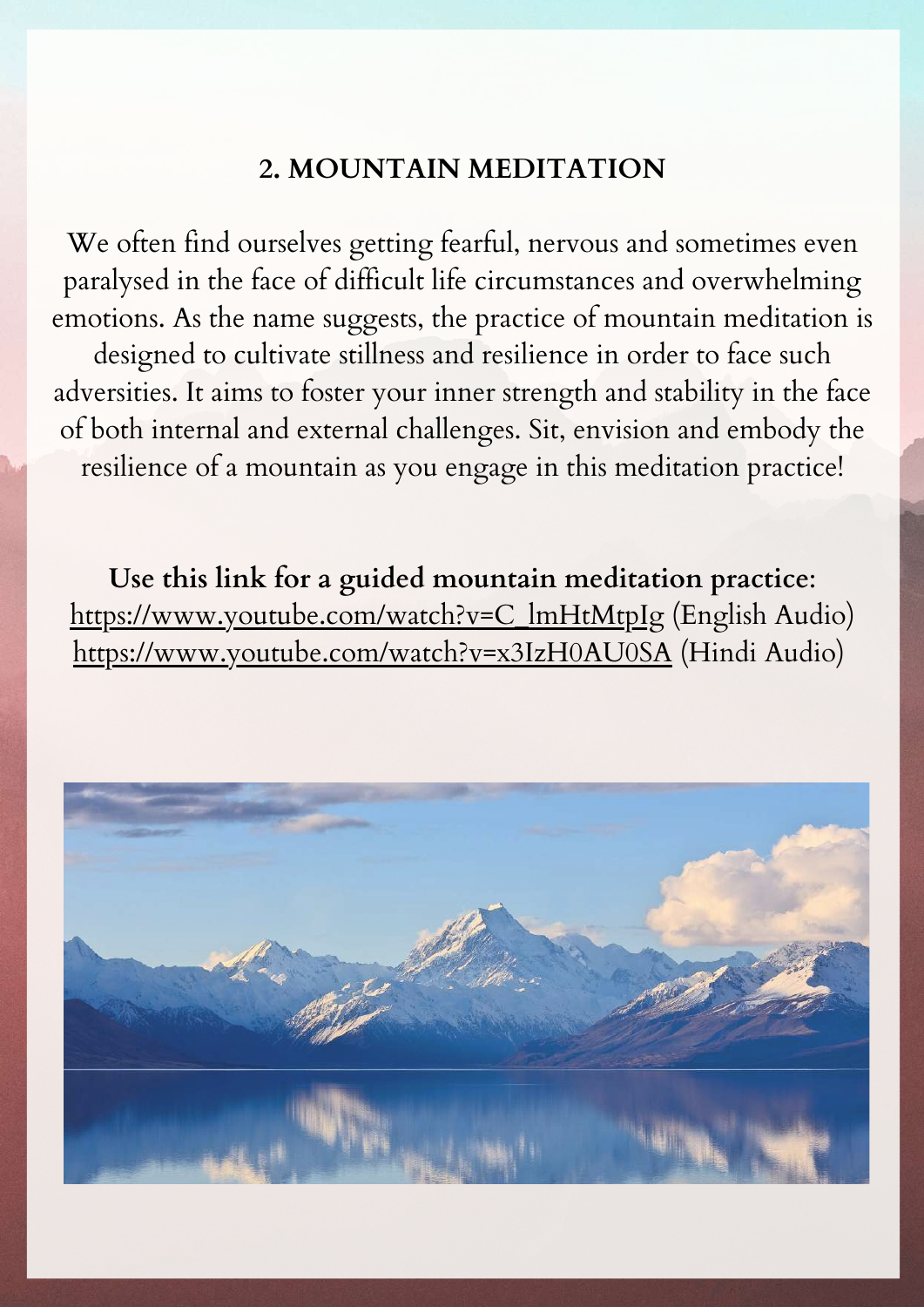#### **3. METTA MEDITATION**

The beauty of this meditation practice lies in the discovery of your capacity for loving kindness both for yourself and for others. The essence being that developing compassion towards ourselves and our emotions enables us to be more accepting of others around us. Now more than ever, the human race is realizing the importance of compassion for one another as we lead [interdependent](https://www.youtube.com/watch?v=PriMk7m99ds) lives. Engage in this practice and you will be amazed at your capacity to foster loving kindness both for yourself and other !

**Use this link for a guided metta meditation practice:** <https://www.youtube.com/watch?v=jxC9x5eg1Y0> (English Audio) <https://www.youtube.com/watch?v=LPOYnDl6ZJY> (Hindi Audio)

![](_page_11_Picture_3.jpeg)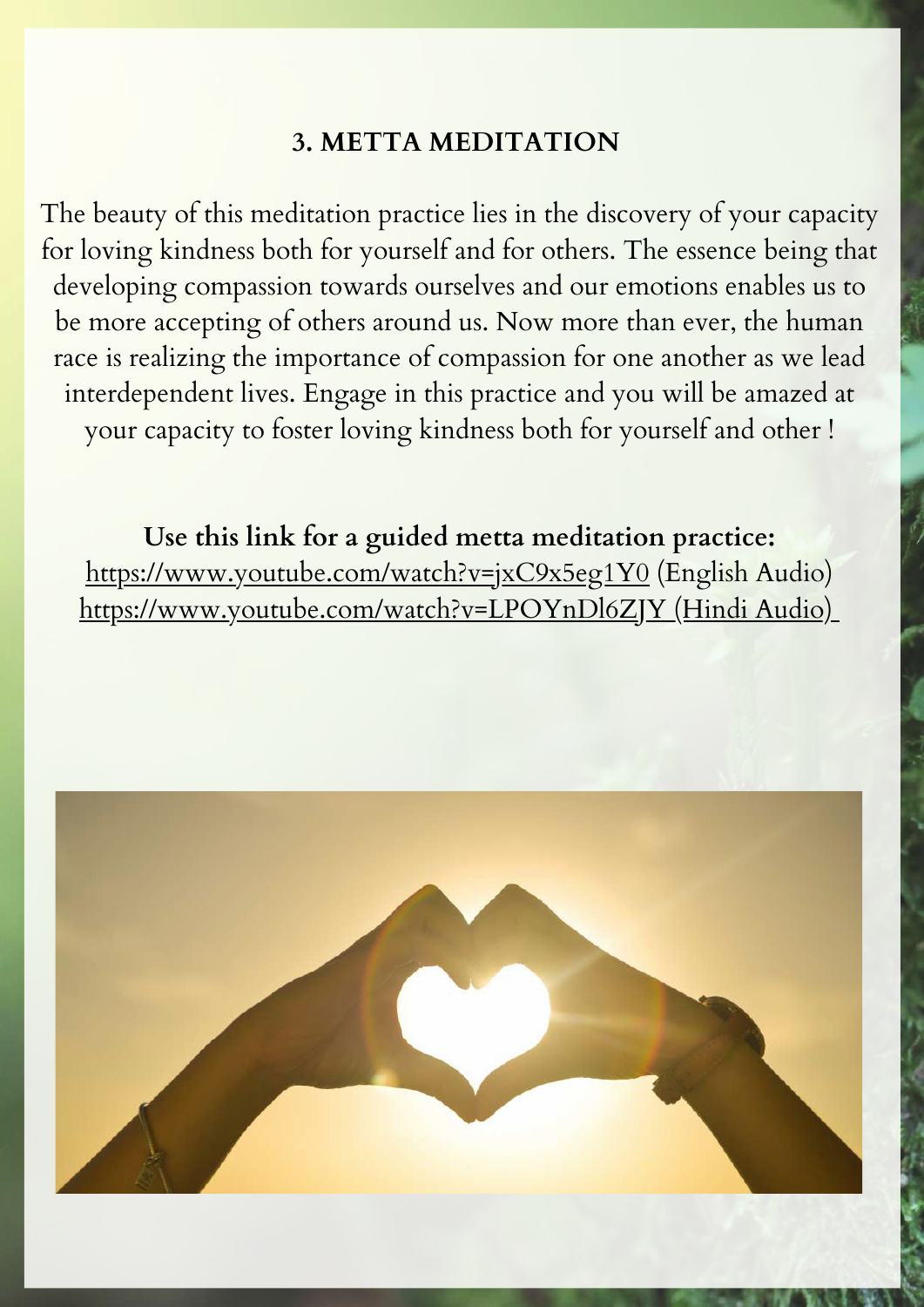# ABC of Mindfulness : A Gentle Reminder

### **A- Awareness**

Check in with yourself and notice what is going on. Be mindful of the temptation to judge and label what we observe. Simply notice with a nonjudgmental attitude

![](_page_12_Picture_3.jpeg)

### **B- Breath**

Anchor in the present by focusing on the breath. Take 3 mindful breaths. Notice each breath fully. Notice the breath travelling into and exiting the body each time. Do this a minimum of three times before moving on to 'C'.

![](_page_12_Picture_6.jpeg)

## **C- Compassion**

Now that you have tuned into the present moment, keep that softness and tenderness alive. Be kind and gentle with yourself !

![](_page_12_Picture_9.jpeg)

**Tip: You could take a screenshot of this image, print and put it up on the wall, mirror, diary or journal to serve as a daily reminder !!**